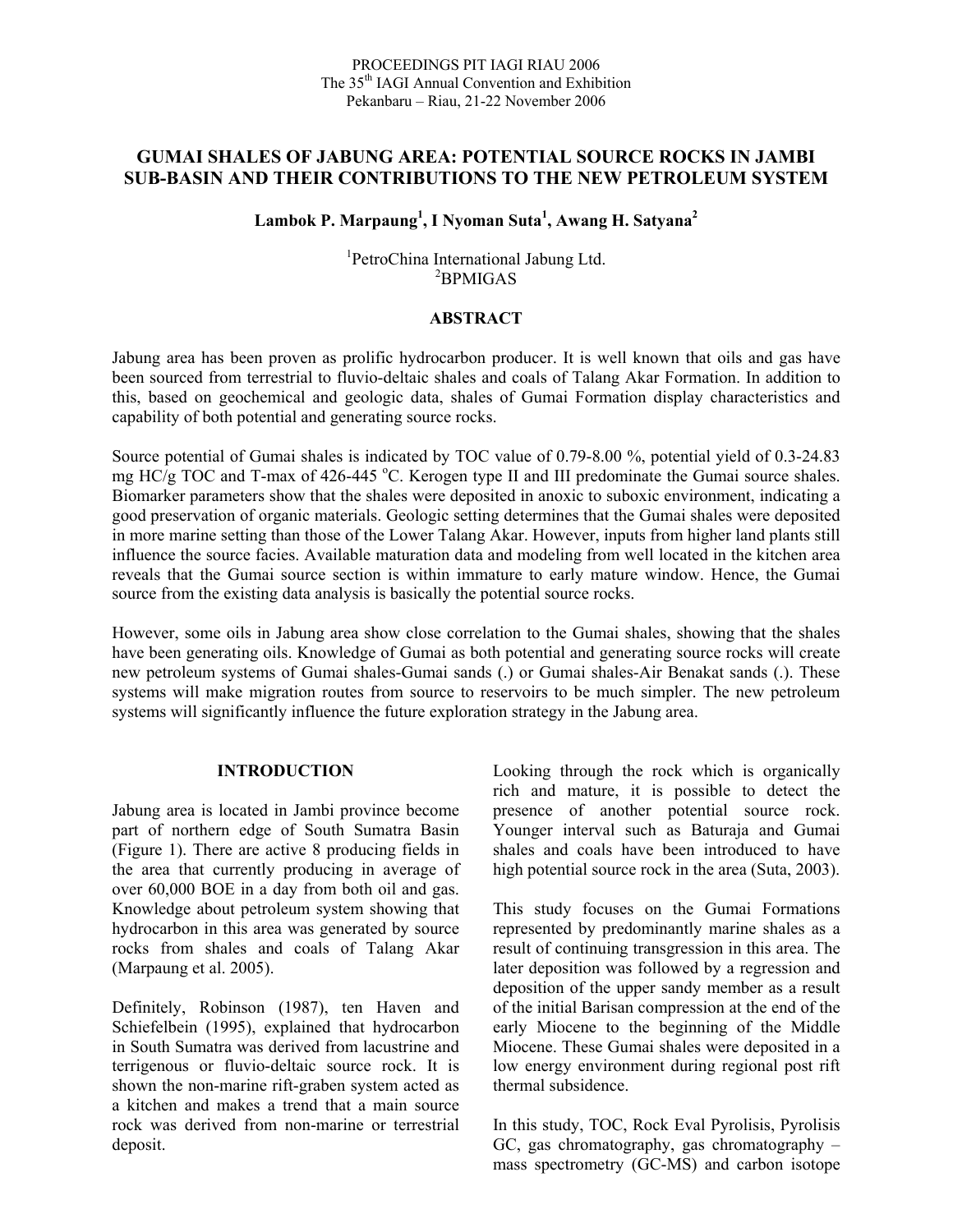data are integrated to access the potential source rock of Gumai Formation.

#### **GEOLOGIC SETTING**

There were three tectonic events that controlling the structural history in South Sumatra Basin. First, major extensional event from Eocene to Early Oligocene times resulted in opening up of numerous half grabens whose geometry and orientation was influenced by basement heterogeneity. This process was followed by deposition of Lahat Formation.

Second, rifting ceased approximately 29 Ma ago and the continental crust continued to subside under South Sumatra Basin. High subsidence rates and high relative sea level resulted in a long-live transgression of the basin. This process was followed by deposition of the following syn- and post- rift of Talang Akar, Baturaja and Gumai Formations. Baturaja carbonates is not uniformly developed in the area of study to the west and east due to increased sediment input northwards of the South Sumatra Basin and more pronounced exposure of bioherms enhancing secondary porosity to the south and east (Ginger and Fielding, 2005).

The regressive distal delta front to marginal marine fluvio-deltaic facies of the Air Benakat Formation were deposited as a result of an increased sediment load from the Sunda landmass to the northeast and the emerging Barisan Mountains to the west. The regressive lower to upper delta plain Muara Enim Formation fluviodeltaic facies were deposited in this environment, and consist of thick channel sands alternating with interdistributary shales and coals

A widespread orogenic event, the Barisan Orogeny, occurred across South Sumatra from 5 Ma to present. Numerous hydrocarbon-bearing structural traps were from at this time with northwest-southeast direction that controls oil fields in the basin at the present. The youngest Kasai Formation is essentially a continuation of the regressive fluvio-deltaic Muara Enim, except for a substantial increase in volcanic extrusives in the form of tuffs and tuffaceous sandstones.

## **SOURCE ROCK EVALUATION**

Nineteen cutting samples have been taken from eleven wells within the Gumai Formation, generally from the lower part of the Gumai Formation. Those wells are SF-1, SF-2, JS-1, JS-2, TI-1, DV-1, SR-1, SR-5, SR-10, PC-1, PC-2. Pyrolisis data and biomarker have been taken from SF-1, SF-2, SR-5 and DV-1. (Table 1). The available data include TOC, Rock Eval Pyrolisis, carbon isotope-13, Pyrolisis GC, GC and GC-MS of saturate terpane and sterane were used to analyse the characteristic of Gumai shales in Jabung area.

## **TOC and Rock Eval Pyrolisis**

Gumai shales have a fair-excellent rock potential with TOC 0,71-8,00 (Figure 3) with the various hydrogen index ranging from 34-607, that showing oil and gas prone in this area. The potential yield (S1+S2) range from 0.3-24.83 indicated the various potential source rock to generate oil and gas. The highest hydrogen index occuring at SR-5 (5050-5060 ft) is evidence of an excellent oil-prone Type II source rock within this unit. Pyrolysis Tmax data (425-445) indicate the sediments have achieved the early stages of maturation will respect to oil generation i.e. marginal – early mature. Maturity was estimeated using 1D modeling software with input geochemical data such as TOC, hydrogen index, oxygen index, kerogen type, pyrolisis Tmax, and production index (PI). Burial history from well JS-1 shows that the early mature stage (Ro=0.5 %) started at 1.5 mya (million years ago) for Gumai Formation (Figure 4).

# **Kerogen Analysis and Pyrolisis GC**

Kerogen analysis of twelve samples in four wells reveals typical Type III kerogen, with 10-95 % vitrinite, 3-86 % non-fluorescent amourphous kerogen (NFA) and only 2-5 % liptinite, consistent with entirely gas-prone organofacies (Figure 5A). Maturity in SR-5 well based on spore color index (5.4-5.6) have shown early mature condition in this unit.

A sample of the rich carbonaceous siltstones in Well SR-5 (5020-5040 ft; 6.61 % TOC, 354 HI) was subjected to pyrolisis-gas chromatography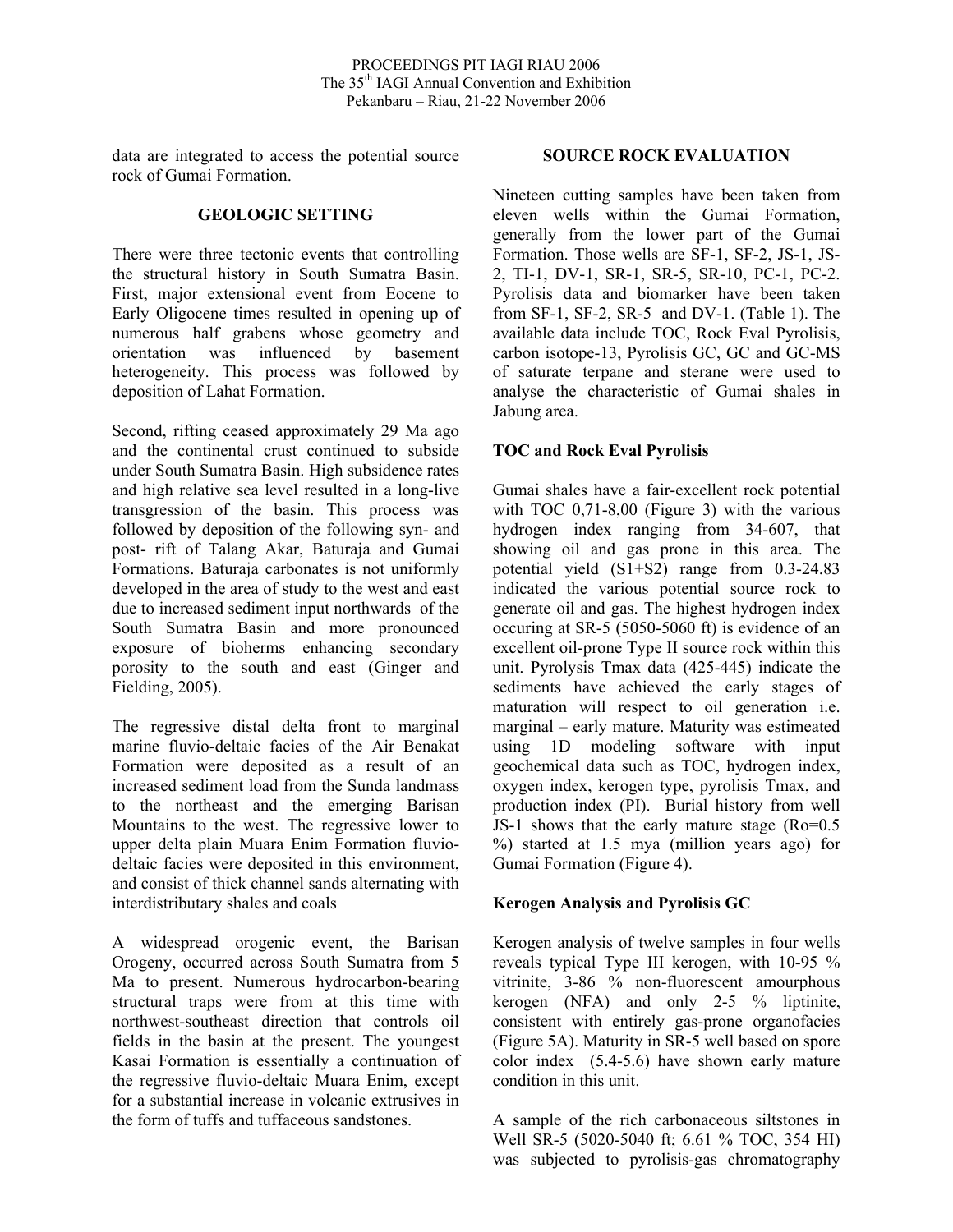analysis. The thermal extract pyrolysate yielded an extremely light, condensate-like product, dominated by toluence. The S2 pyrolysate is nonwaxy and highly paraffinic, with alkene-alkane doublets extending to about  $C_{30}$ . It displays a relatively large gas peak, with gas/oil generation index  $(GOGI=C_1-C_5/C_{6+})$  of 1.09 and very low wax/oil generation index (WOGI= $C_{23}+/C_{6+}$ ) of 0.02, suggesting a light oil and gas-prone source. Four from Well DV-1, and one from well SF-1 yielded light, aromatic-rich thermal extract chromatograms with low wax content, and moderate pristane/phytane ratios of 2.8-4.0, suggesting a moderately oxidizing depositional environment. S2 pyrolysates were similarly light and rich in aromatic components. Gas/oil generation indices (GOGI= $C_1$ - $C_5/C_{6+}$ ) are low to high (0.36-0.90) and wax/oil generation index (WOGI= $C_{23+}/C_{6+}$ ) neglible or zero, consistent with a gas/prone source kerogen.

The relative proportion of n-octene, meta- + paraxylenes and phenol in and Figure 5B indicates a Type II/III kerogen, suggesting a moderately high quality kerogen type.

# **GC and GC-MS**

The Gumai Formation extract from SR-5 (5020- 5040 ft) yields low concentrations of paraffins extending to  $c.nC_3$ . High isoprenoid/n-paraffin ratios, pristane/phytane ratio of 3.8 is consistent with mixed marine and terrestrial kerogens in anoxic to suboxic environment (Figure 6).

The terpane profile for the Gumai Formation extract from Well SR-5 (5020-5040 ft) diplays low tricyclic terpane concentration, dominated by the  $C_{23}$  "algal" form. Tm/Ts  $(0.76)$  and moretane/hopane (0.12-0.38) ratios extremely various on account. The  $C_{29}/C_{30}$  hopane ratio is relatively high (0.52-0.86), hopane/sterane relatively high except for SF-2 (6600-6700 ft) as alga influence in anoxic to suboxic environment (Figure 6), and extended hopane concentrations are strongly dominated by the  $C_{31}$  pair, as a result of extensive cleavage of the side chain under oxidizing conditions. Sterane distributions display subequal concentration of  $C_{27}$  and  $C_{29}$  forms consistent with mixed marine/terrestrial source kerogen (Figure 7). These features are all characteristic of calcareous clastic sediment

containing mixed algal and terrestrial plant material, deposited under relatively oxidizing marine conditions. Based on carbon isotope-13, this formation was deposited in mixed terrestrial and algal materials with a predominance of algal (Figure 8).

## **Oil – Source Rock Correlation**

Correlation between source rocks and crude oils was based on the distribution of biomarkers such as tricyclic terpane (m/z 191) and sterane (m/z 217). Crude oils samples have been taken from DV-1 well and PC-4 well and the sediment samples have been taken from SR-5 (5020-5040 ft) and SF-1 (5710-5720 ft). Figure 9a shows a terpane model from SR-5 (5020-5040 ft).

Figure 9b shows a comparation of both samples of crude oils and sediments that were taken from Gumai Formation. The correlation was based on tricyclic terpane that dominated by  $C_{23}$  (F) with less  $C_{20}$  (C). It is showed that deposition environment dominated by algal and terrestrial material such as higher plant. SR-5 (6300-6320 ft) is a Lower Talang Akar samples shows low  $C_{21}$ (D) and  $C_{23}$  (F) with high  $C_{20}$  (C) interpreted as a terrestrial dominated deposited in non-marine environment or fluvio-deltaic. It can discriminate the characteristics of both Gumai and Lower Talang Akar Formations.  $C_{27}-C_{29}$  sterane also used for correlation showed a mixed terrestrial and alga zones that correlate with crude oil samples in Jabung area (Figure 7).

Oleanane/ (oleanane+hopane) ratio in oils can be used to determine a relative age from source rock (Peter et al., 1999). Oleanane was derived from Angiosperm that occurred in late Cretaceous and more abundance until Tertier. Sediment samples were taken from SF-2 showing Ol/hop ratio within Gumai ( $O$ *l*/Hop = 1.08) and Lower Talang Akar Formations (Ol/Hop  $= 0.23$ ) represent oleanane abundance in younger formation will be greater than older formation in Tertiery source rocks. This indicates in some samples in Jabung area can be comprised in two groups based on oleanane abundance. Figure 10 shows some oils from Talang Akar and Gumai Formations having low-medium oleanane (Ol/Hop 0.27-0.55) compared to oils in Gumai and Air Benakat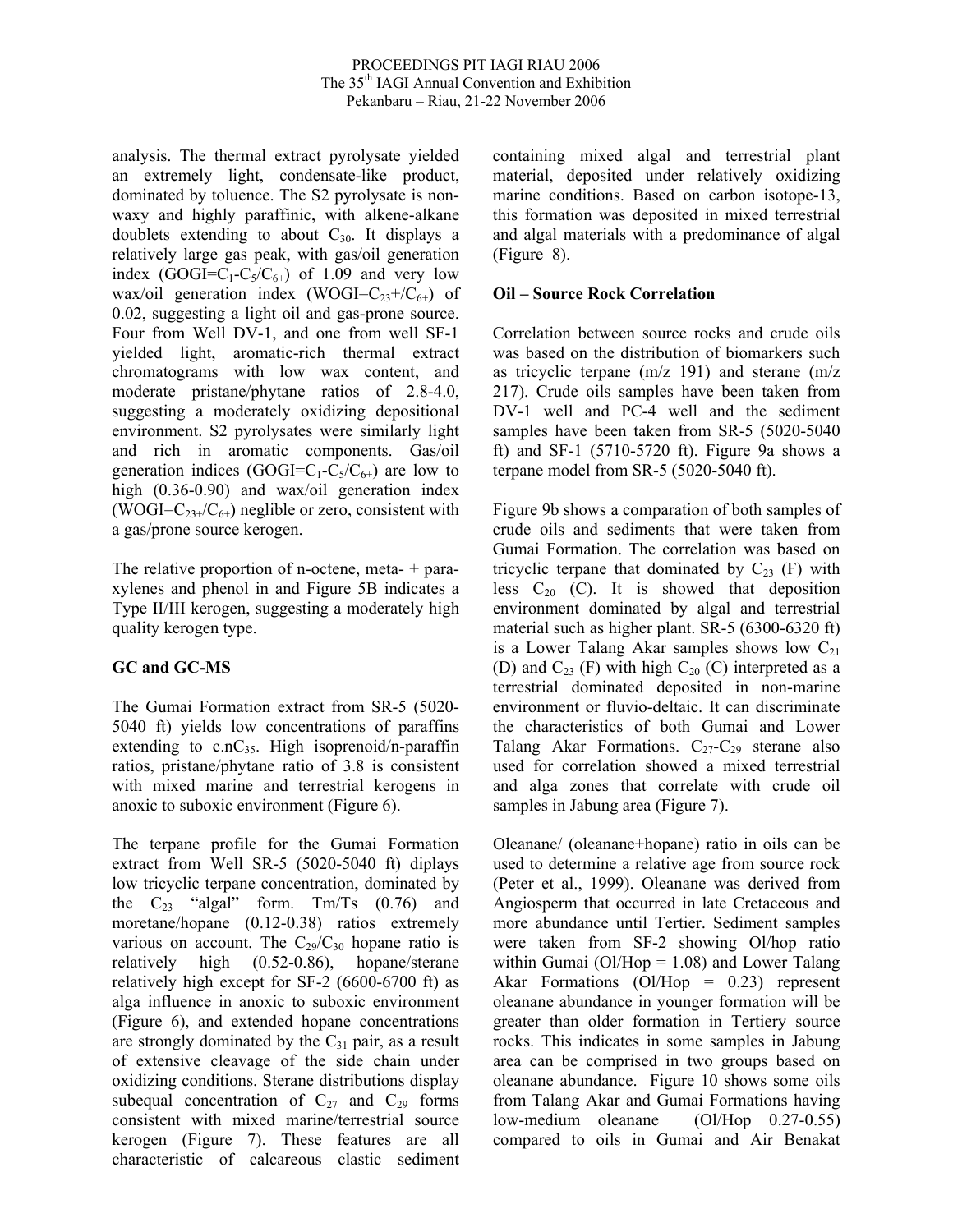Formations having high oleanane (Ol/Hop 0.87- 1.12).

This analysis followed by 17  $\beta(H)$ , 21 $\alpha(H)$ moretane to  $17\alpha$  (H),  $21\beta$  (H)-hopane (Mor/Hop) ratio that decreased with increasing thermal maturity (Grantham, 1986). Moretane/hopane ratio in oil samples within Lower Talang Akar and Gumai Formation is 0.11-0.26 and Gumai and Air Benakat samples 0.24-0.31 (Figure 10) shows all samples derived from tertiary source rocks which younger oils can be found in Gumai and Air Benakat Formations. Based on oleanane abundance and moretane/hopane ratio, the Gumai source rock might be correlated to oils in Gumai and Air Benakat reservoirs.

### **CONTRIBUTION TO PETROLEUM SYSTEM IN JAMBI SUB-BASIN**

Source rock evaluation shows the Gumai Formation has a potential source rock to generate oil and gas. Knowledge of Gumai as both potential and generating source rocks will create new petroleum systems of Gumai shales-Gumai sands (.) or Gumai shales-Air Benakat sands (.). The proven fields in Jabung block are also known in a younger reservoir in the Gumai and Air Benakat Formations such as in N. Geragai, Makmur and West Betara fields.

Fluid movement takes place along fault, shale fractures and local sand bodies as a barrier that fills both the Gumai and Air Benakat reservoirs. The absent / or significantly low content of  $CO<sub>2</sub>$  in any reservoir of Gumai and Air Benakat sands in the existing fields of the area support the conclusion that hydrocarbon might have sourced and migrated from the younger formation such as Gumai shales and coals.

The new petroleum systems will significantly influence the future exploration strategy in the Jabung area (Figure 11) and also in Jambi Subbasin.

### **CONCLUSIONS**

The Early Miocene Gumai Formation is also typically lean and gas-prone, with rare thin oilprone source beds in wells in proximity to the Jabung area. Though generally immature to marginally mature, the lower part of the formation is mature in the vicinity of the North Geragai Field in the Jabung Block.

Petroleum systems of Gumai shales-Gumai sands (.) or Gumai shales-Air Benakat sands (.) can open the opportunity to explore new plays in exploration strategy. It will help the better knowledge in exploration especially in Jambi Subbasin.

### **ACKOWLEDGEMENTS**

The authors would like to express their gratitude to the management of PetroChina International Jabung, Ltd., partners (Petronas and Pertamina) and BPMIGAS for permission to publish this paper.

## **REFERENCES**

- Ginger, D. and Fielding K., 2005, The Petroleum Systems and Future Potential of South Sumatra Basin. *Proc. Indonesian Petrol. Assoc*. *30th Annual Convention*, 67-89
- Grantham, P.J., 1986, Sterane Isomerisation and Moretane/Hopane Ratios in Crude Oils Derived from Tertiary Source Rocks, *Geochimica et Cosmochimica Acta* **43**, 293- 304
- Huang, J.M. and Meinschein, W.G., 1979, Sterols as Ecological Indicators, *Geochimica et Cosmochimica Acta* **43**, 739-745
- Marpaung, L.P., Mulyono, D.H., Satyana., A.H. and Subroto, E.A., 2005, Oil Family Characterisation of Jabung Area, Jambi Sub-Basin. *Proc. Joint Convention 2005 – HAGI-IAGI-PERHAPI* , 164-172
- Moldowan, J.M., Seifert, W.K. and Gallegos E.J., 1985, Relationship Between Petroleum and Depositional Environment of Petroleum Source Rocks. *AAPG Bull*. **69**, 1255-1268
- Peters, K.E., Fraser, T.H., Amris, W., Rustanto, B. and Hermanto, E. 1999., Geochemistry of Crude Oils from Eastern Indonesia. *AAPG Bull*. **83**, 1927-1942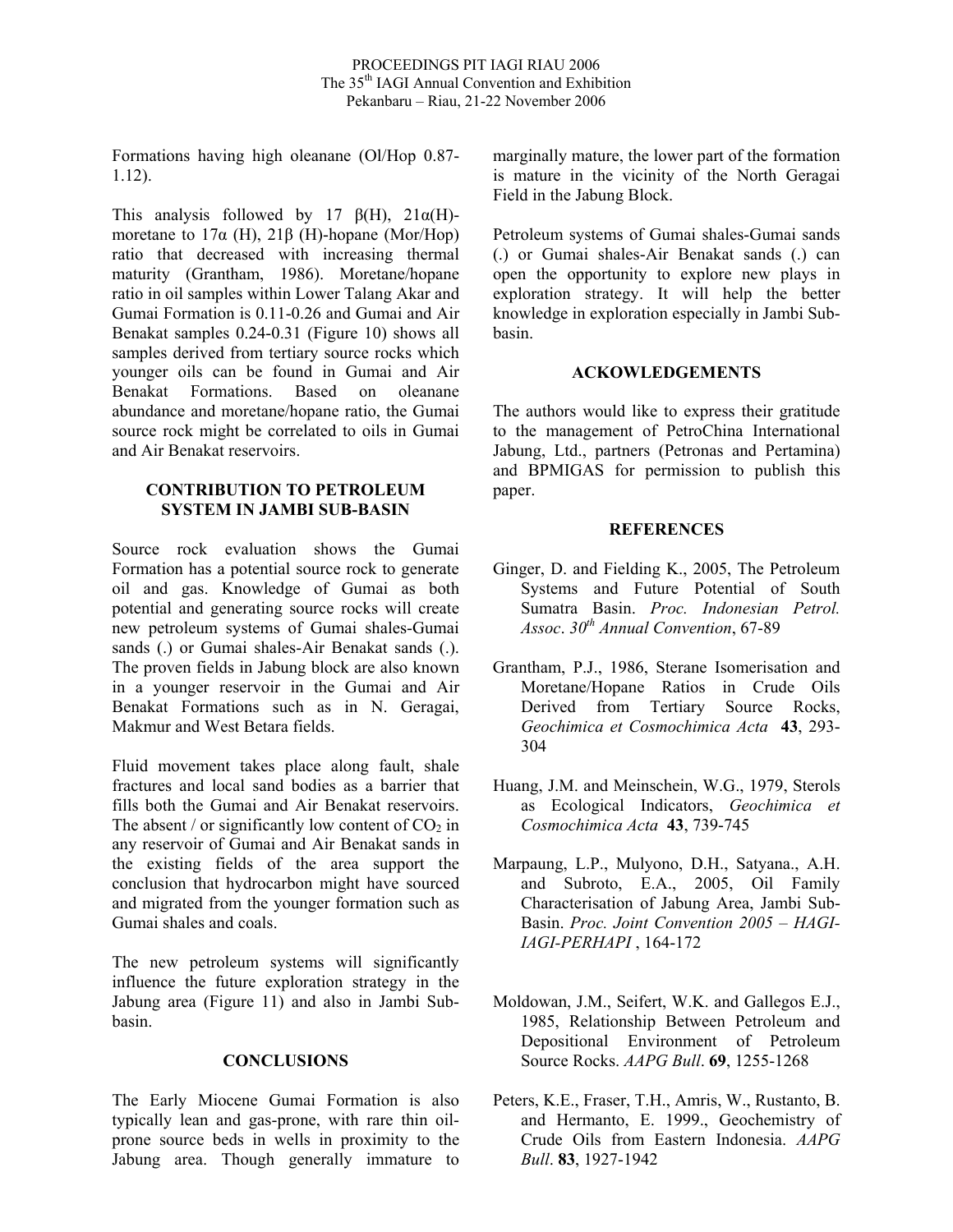- Robinson. K.M., 1987, An Overview of Source Rocks and oils in Indonesia. *Proc. Indonesian Petrol. Assoc*. *16th Annual Convention*, 97- 122
- Sofer, Z., 1984, Stable Carbon Isotope Compositions of Crude Oils : Application to Source Depositional Environments and Petroleum Alteration. *AAPG Bull*. **68**, 31-72
- Suta, I. N., 2003, Reservoir Characterization of Lower Talang Akar Fluvial Sandstones, Northeast Betara (NEB) Field, South Sumatra Basin, Indonesia, a Master Degree Thesis, The University of Oklahoma, Norman, USA, 173 p.
- ten Haven, H.L. and Schiefelbein, C., 1995, The Petroleum Systems of Indonesia. *Proc. Indonesian Petrol. Assoc*. *24th Annual Convention*, 443-459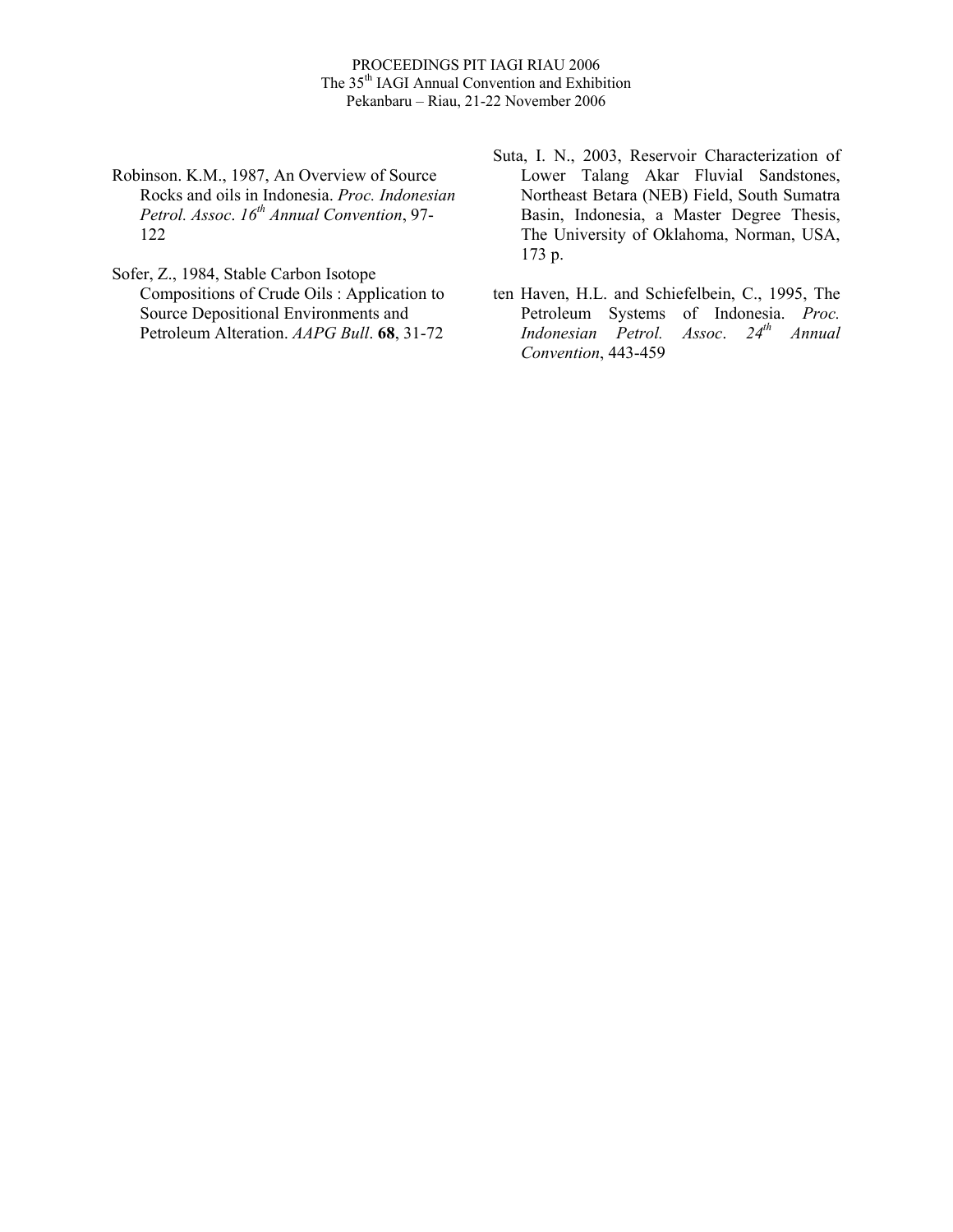#### PROCEEDINGS PIT IAGI RIAU 2006 The 35<sup>th</sup> IAGI Annual Convention and Exhibition Pekanbaru – Riau, 21-22 November 2006

| Well         | <b>Sample Depth</b> | тос    | S <sub>1</sub> | <b>S2</b> | <b>Potential Yield</b> | HI    | Tmax         |
|--------------|---------------------|--------|----------------|-----------|------------------------|-------|--------------|
|              | (ft)                | Wt $%$ | mg/g           | mg/g      | mg/g                   | mg/gC | $^{\circ}$ C |
| $SF-1$       | 5714                | 1.52   | 0.24           | 2.19      | 2.43                   | 144   | 437          |
| SF-2         | 6600-6700           | 1.06   | 0.4            | 4.3       | 4.70                   | 406   | 444          |
| $JS-1$       | 4461                | 1.23   | 0.19           | 1.2       | 1.39                   | 98    | 436          |
| $JS-1$       | 4789                | 1.49   | 0.28           | 1.99      | 2.27                   | 134   | 442          |
| $JS-1$       | 4986                | 2.22   | 0.26           | 2.08      | 2.34                   | 94    | 441          |
| $JS-1$       | 5379                | 1.65   | 0.20           | 1.70      | 1.90                   | 103   | 445          |
| $JS-1$       | 5510                | 1.26   | 0.20           | 1.02      | 1.22                   | 81    | 442          |
| $JS-2$       | 5643                | 1.47   |                | 2.54      |                        | 173   | 441          |
| $TI-1$       | 4231                | 0.75   | 0.11           | 0.53      | 0.64                   | 71    | 436          |
| $TI-1$       | 4330                | 0.71   | 0.06           | 0.24      | 0.30                   | 34    | 432          |
| $DV-1$       | 4010-4020           | 1.36   | 0.56           | 2.01      | 2.57                   | 148   | 428          |
| $DV-1$       | 4360-4370           | 0.98   | 0.29           | 1.41      | 1.70                   | 144   | 426          |
| <b>SR-1</b>  | 3855                | 1.23   | 0.28           | 2.07      | 2.07                   | 168   | 434          |
| SR-5         | 5020-5040           | 6.61   | 1.45           | 23.38     | 24.83                  | 354   | 429          |
| SR-5         | 5040-5050           | 8.00   | 0.58           | 14.4      | 14.98                  | 180   | 426          |
| SR-5         | 5050-5060           | 3.69   | 1.04           | 22.38     | 23.42                  | 607   | 430          |
| <b>SR-10</b> | 4450-4460           | 0.79   | 0.08           | 1.40      | 1.48                   | 177   | 430          |
| $PC-1$       | 4240-4260           | 1.27   | 0.09           | 1.12      | 1.21                   | 88    | 425          |
| $PC-2$       | 4100-4120           | 1.44   | 0.1            | 1.66      | 1.76                   | 115   | 426          |

**TABLE 1:** Total Organic Carbon and Rock Eval Pyrolisis of Sediment Samples in Jabung Area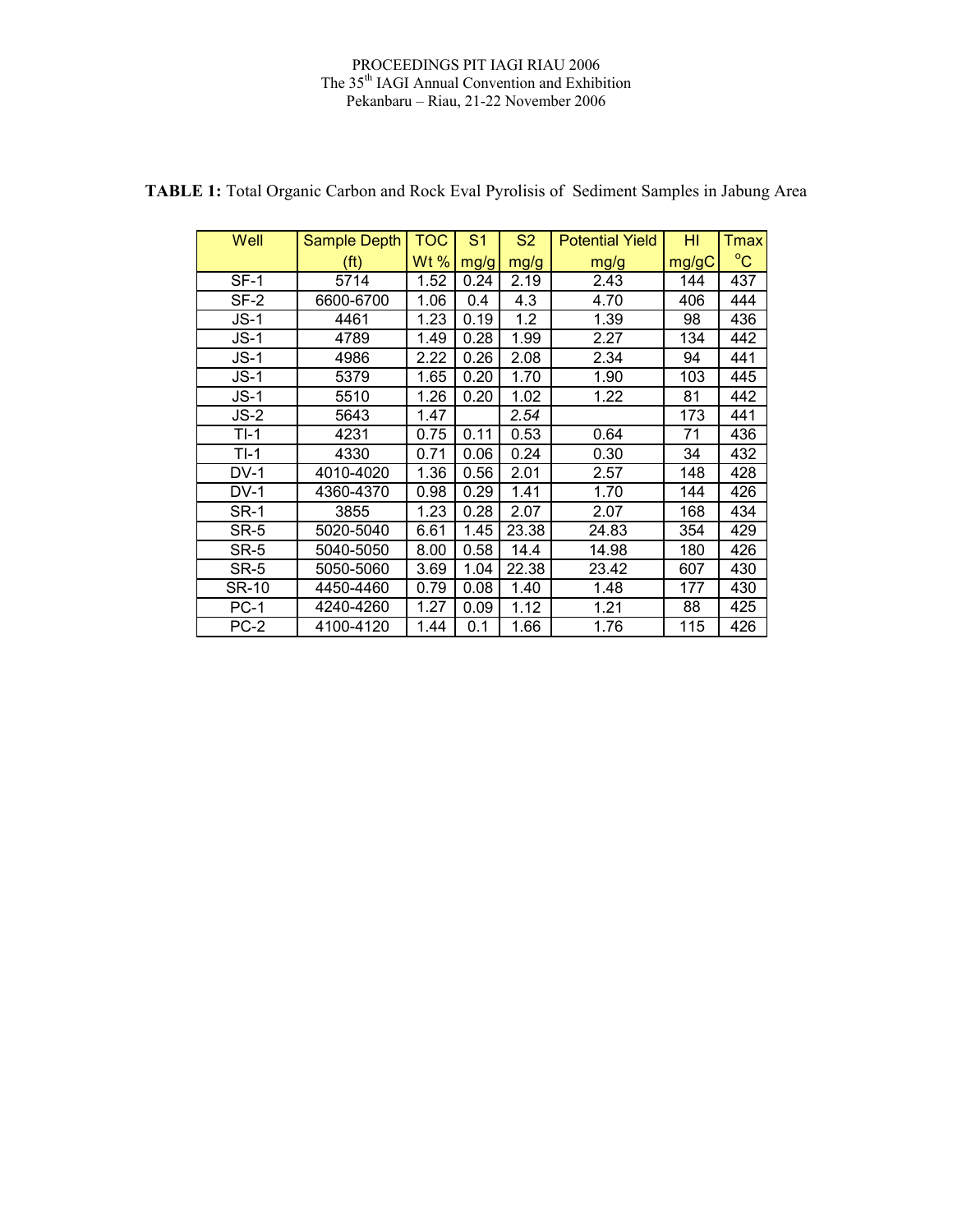#### PROCEEDINGS PIT IAGI RIAU 2006 The 35<sup>th</sup> IAGI Annual Convention and Exhibition Pekanbaru – Riau, 21-22 November 2006



**FIGURE 1:** Location map of Jabung area in Jambi Province, Sumatra



**FIGURE 2 :** General stratigraphy of Jabung area in Jambi Sub-basin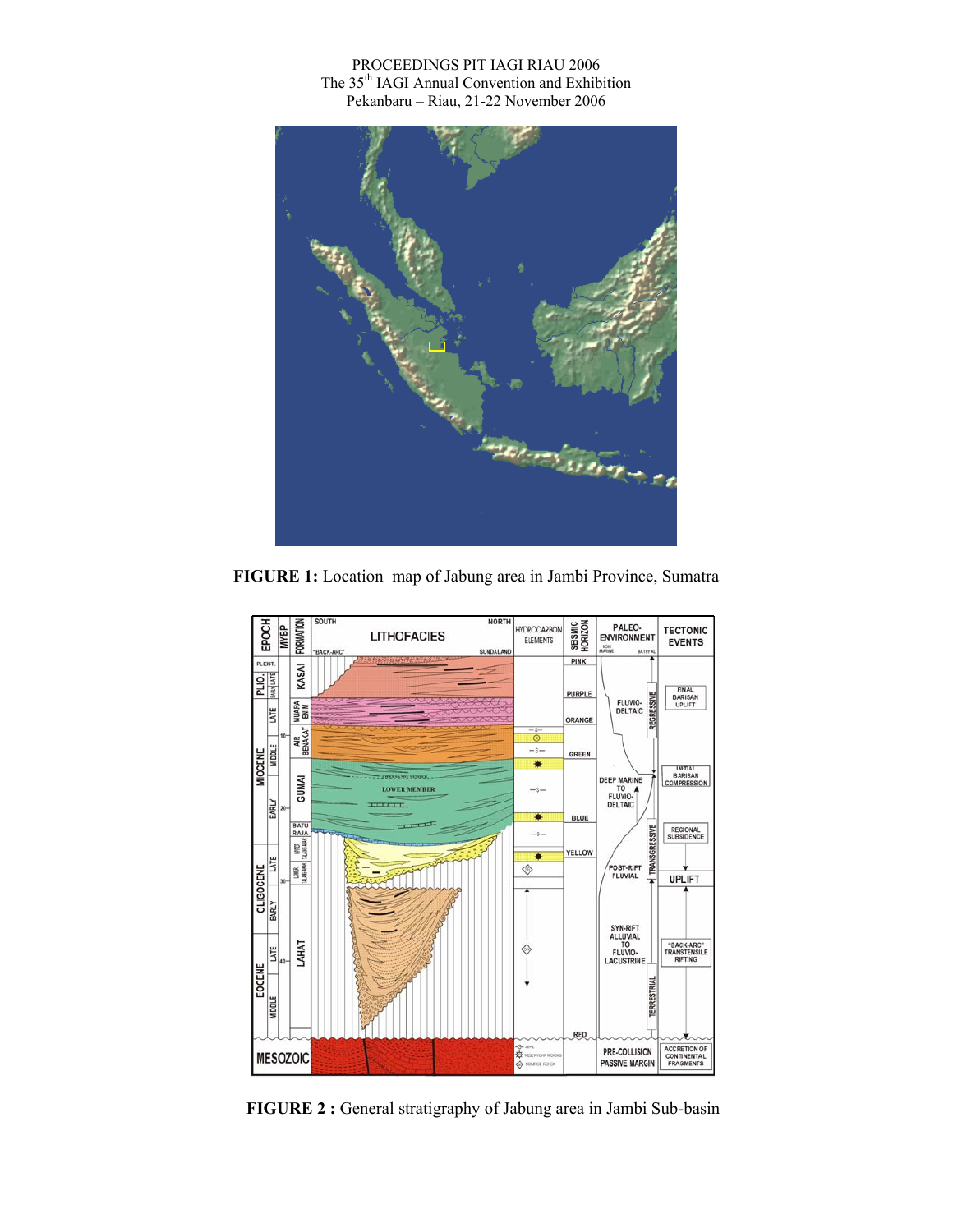PROCEEDINGS PIT IAGI RIAU 2006 The 35<sup>th</sup> IAGI Annual Convention and Exhibition Pekanbaru – Riau, 21-22 November 2006



**FIGURE 3 :** TOC versus hidrogen index crossplot shows fair to excellent rock potential in Gumai Formation



**FIGURE 4 :** Burial History model of well JS-1, showing an early mature stage (Ro=0.5 %) started at 16.5 mya for Lower Talang Akar Formation, 13 mya for Upper Talang Akar Formation and 1.5 mya for Gumai Formation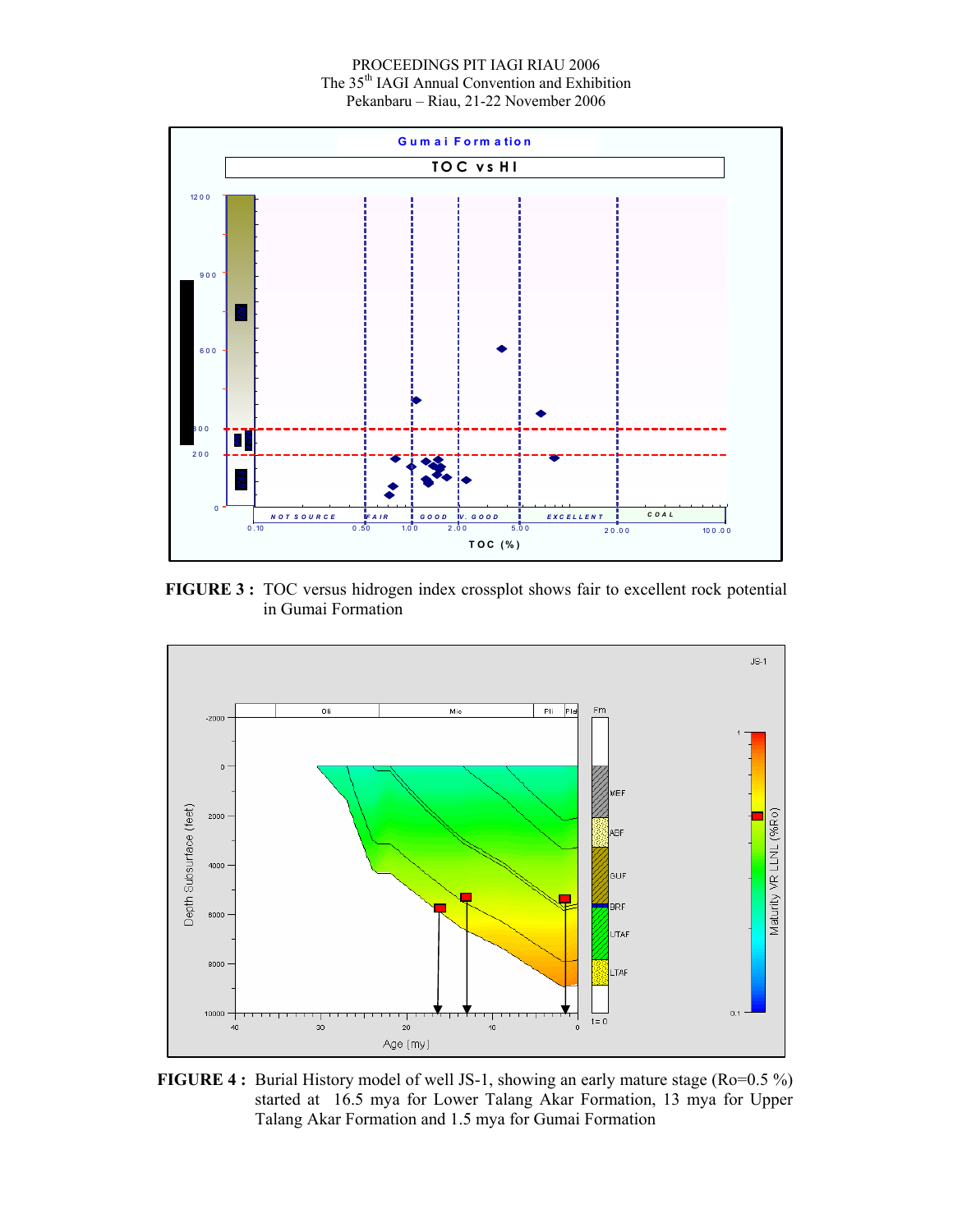

**FIGURE 5 :** (a) Kerogen analysis reveals typical Type III kerogen, consistent with entirely gas-prone organofacies (b) The relative proportion of n-octene, meta- $+$  para- xylenes and phenol indicates a type II/III kerogen



**FIGURE 6 :** Pr/Ph versus total hopanes/steranes shows an anoxic to suboxic environment with algal and terrestrial influence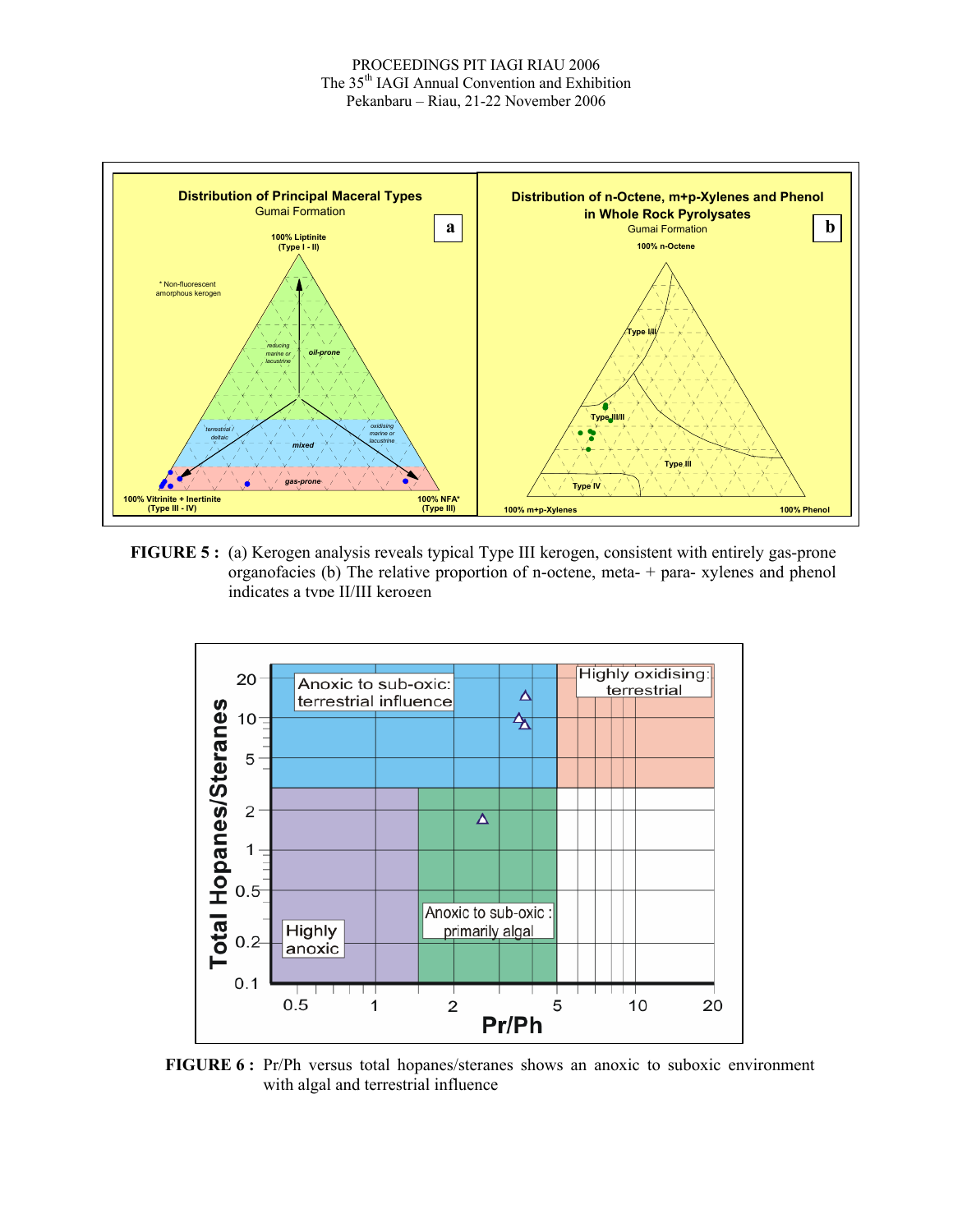#### PROCEEDINGS PIT IAGI RIAU 2006 The 35<sup>th</sup> IAGI Annual Convention and Exhibition Pekanbaru – Riau, 21-22 November 2006



**FIGURE 7:** Sterane distributions display concentration of  $C_{27}-C_{29}$  forms consistent with mixed marine/terrestrial source kerogen



**FIGURE 8 :** Saturate and aromatic of carbon isotope-13 shows a mixed terrestrial and algal material, dominated with algal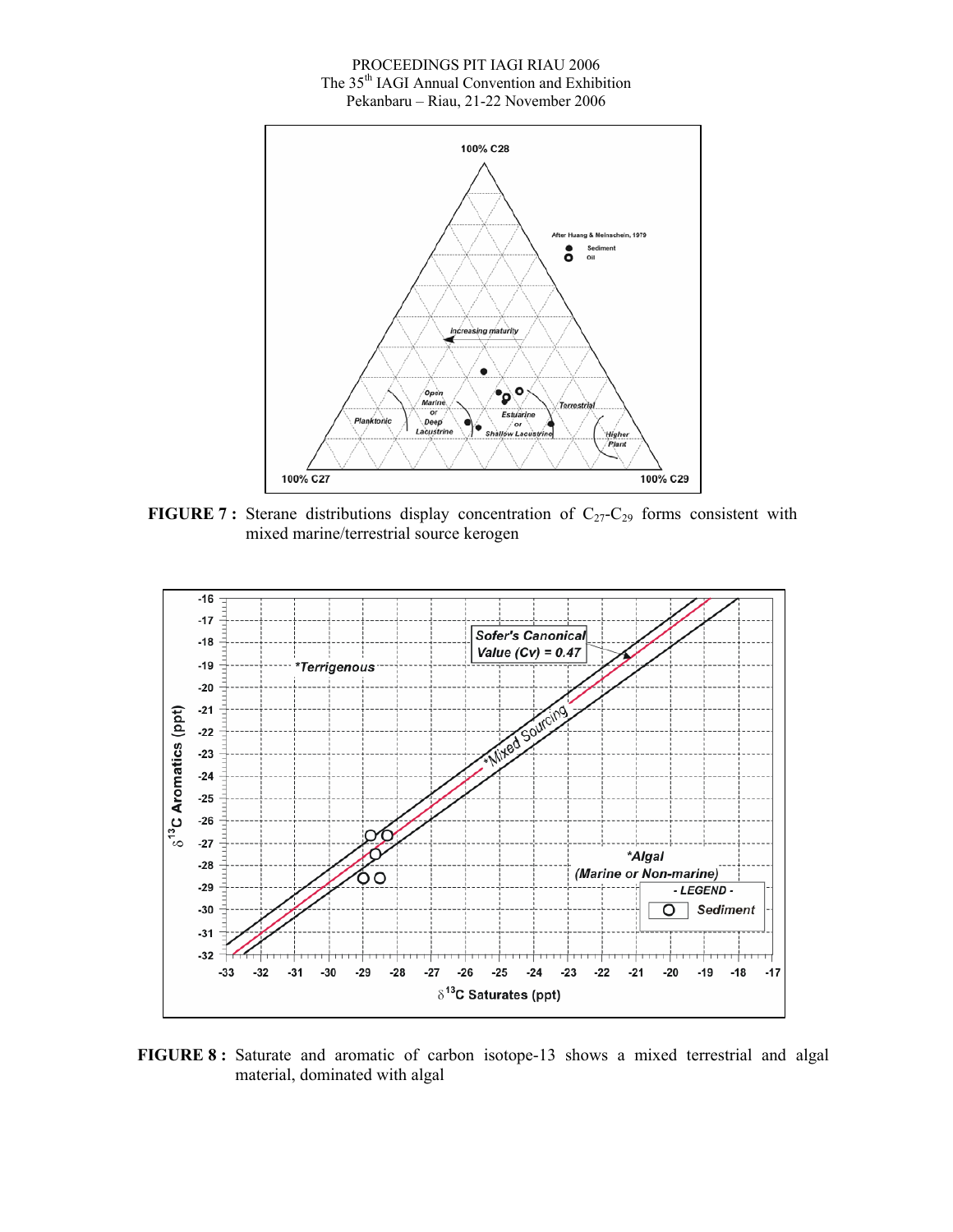

**FIGURE 9 :** (a) Saturate and aromatic carbon isotope-13 shows a mixed terrestrial and algal material, dominated with algal, (b) Distribution of tricyclic terpanes show a correlation between oil and sediment from Gumai Formation and compare to Lower Talang Akar sediment